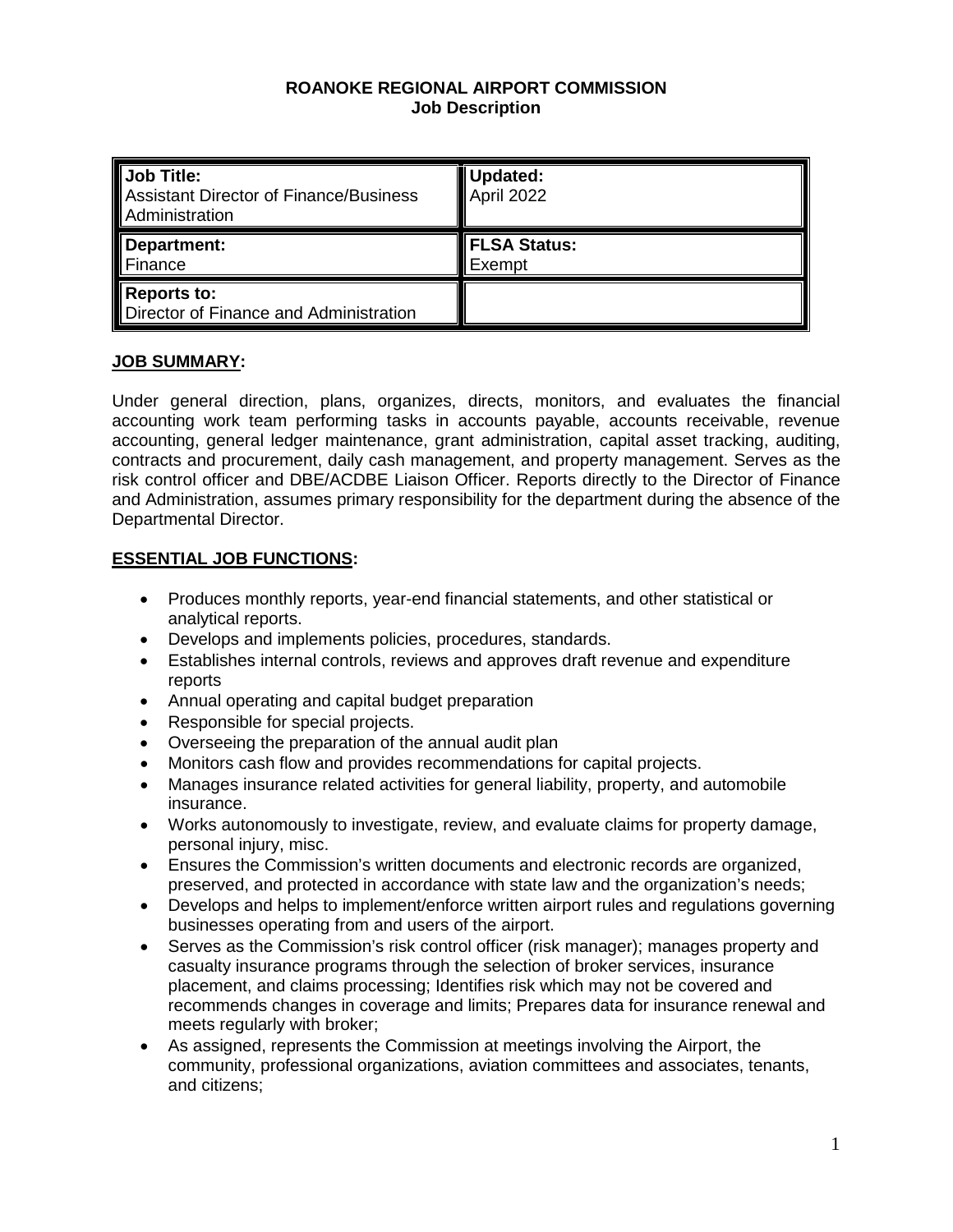- Develops, prepares and conducts effective public presentations and reports for internal and external stakeholders;
- Researches data and makes recommendations on airport fees and business practices;
- Serves as DBE/ACDBE Liaison Officer, and as internal DBE/ACDBE expert for contracts as needed;
- Hiring, development and performance of the assigned staff; Assists in preparation of special projects and undertakes such other duties and tasks as delegated by the Director of Finance and Administration or Executive Director.

# **Staff Management:**

- 1. Oversees, advises, and where necessary, plans organizes, and directs the activities of professional administrative staff; evaluates staff performance;
- 2. When necessary, establishes work priorities for staff; schedules and delegates responsibilities to accomplish tasks; conducts training of subordinates and crosstraining as needed; monitors employee behavior and performance and takes appropriate action as needed; prepares performance evaluations and recommends pay increases;
- 3. Establishes and maintains a positive and productive work environment for staff through fair and consistent administration of personnel policies and procedures and an effective system of communication;
- 4. Responsible for development of division objectives; establishes division objectives that support the accomplishment of the Commission's strategic goals;
- 5. Provides leadership, direction, and vision of short and long range business plans to division heads;
- 6. Prepares periodic and timely reports, policies, manuals, etc. for management as necessary; implements policies and procedures.

# **KNOWLEDGE, SKILLS AND ABILITIES:**

- 1. Considerable knowledge of business procedures and practices including financial reporting and analysis, budget process, and property management;
- 2. Demonstrated knowledge of business information systems including computer networks;
- 3. Demonstrated knowledge of risk management procedures and practices;
- 4. Demonstrated knowledge of records retention and management practices;
- 5. Highly skilled and experienced in using Microsoft Office applications including Excel, Word, and Power Point;
- 6. Demonstrated level of organizational and interpersonal skills and the ability to prioritize, plan, schedule, and oversee multiple projects and tasks occurring simultaneously with accuracy to meet deadlines;
- 7. Demonstrated ability to think strategically, in addition to ability to make appropriate decisions based on sound judgment;
- 8. Demonstrated ability to draft manuals, policies, procedures, reports, letters, and memorandum requiring little if any editing;
- 9. Demonstrated ability to anticipate, analyze, plan, develop, and implement actions consistent with organizational, customer, and community needs;
- 10. Ability to assist in development of long-term plans and programs for development of airport property;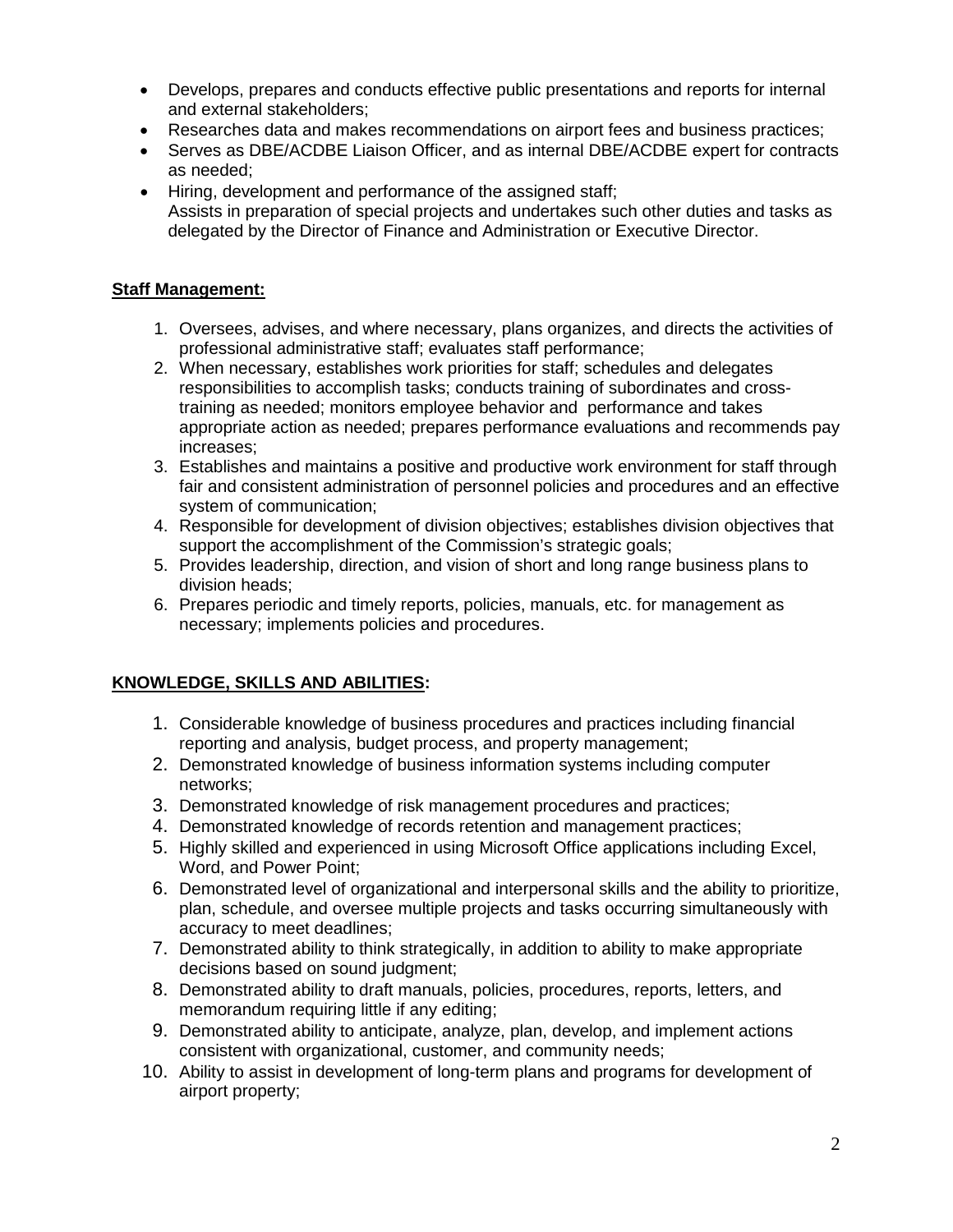- 11. Ability to communicate clearly and effectively, both orally and in writing, and to analyze and present data, facts, and recommendations or reports effectively;
- 12. Ability to establish and maintain effective working relationships and communications with the Executive Team, officials, tenants, department directors, regulatory agencies, employees, service providers, and the general public;
- 13. Excellent personnel supervisory skills including training, assignment, and monitoring skills, and the ability to write and conduct effective performance evaluations;
- 14. Ability to read, speak, and write fluent English;
- 15. Ability to work under stress of frequent interruptions and/or distractions;
- 16. Ability to work independently with little direct supervision.

# **TRAINING, EDUCATION AND EXPERIENCE:**

- Bachelor's Degree from an accredited college or university in accounting, finance, or related field, required. Master's Degree in Finance or Business Administration desirable;
- Five years F/T paid experience in governmental accounting, budget or financial management related field, with a minimum of one-year supervisory experience, required. Two years of F/T paid accounting experience working in an airport environment preferred;
- Five years of experience developing and cultivating effective business partnerships to gain insight into business trends and strategic initiatives that impact financial forecasts, required;
- Proficient use of MS Office applications required. Experience with MS Dynamics GP preferred;
- Experience with document management software preferred;
- Active affiliation with appropriate airport or public sector networks or organizations preferred;
- Certified Public Accountant or Certified Government Financial Manager credentials, preferred.

#### . **SPECIAL REQUIREMENTS:**

- Must meet and maintain TSA and Commission security requirements for unescorted access to the Airport's Secured Area and all other airport operations areas;
- Must possess or promptly obtain a valid Virginia driver's license;
- Must have and maintain a driving record acceptable to the Roanoke Regional Airport Commission and its insurance carrier(s);
- AAE, ACI, NIMS and ICS certifications for management tier a plus.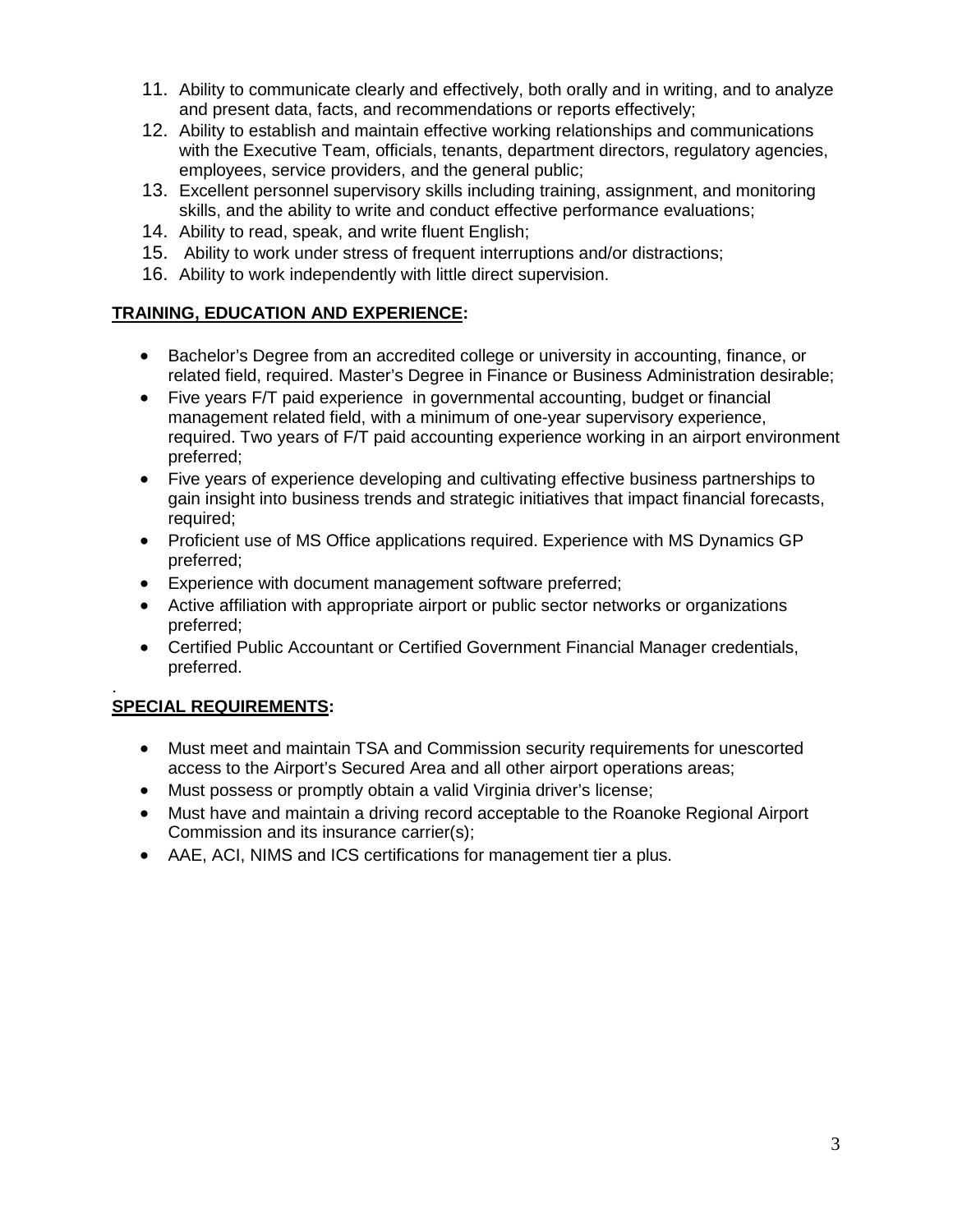# **PHYSICAL DEMANDS AND WORK ENVIRONMENT:**

See attached Physical, Sensory and Environmental requirements.

### **COMPENSATION:**

Pay Grade – 9: \$80,618 - \$115,890

### **APPLICATION INSTRUCTIONS:**

Applications are to be submitted online at:

<https://www.applicantpro.com/openings/flyroa/jobs/2367314-401462>

\_\_\_\_\_\_\_\_\_\_\_\_\_\_\_\_\_\_\_\_\_\_\_\_\_\_\_\_\_\_\_\_\_\_\_\_\_\_\_\_\_\_\_\_\_\_\_\_\_\_\_\_\_\_\_\_\_\_\_\_\_\_\_\_\_\_\_\_\_\_\_\_\_\_\_\_ **Note:** This description provides information regarding the essential functions of the designated job, and the general nature and level of work associated with the job. It should not be interpreted to describe all the duties whose performance may be required of such employees or be used to limit the nature and extent of assignments such as individual may be given.

#### **Summary Of Physical, Sensory and Environmental Requirements Needed To Perform Essential Job Duties**

#### **Job Title: Assistant Director Finance/Business Administration**

### **A. PHYSICAL REQUIREMENTS**

**1. Lifting:**

Up to 25 lbs.

**2. Carrying:**

Up to 25 lbs.

**3. Pushing/Pulling:**

Up to 25 lbs.

#### **4. Use of Equipment:**

PC, printer, copier, fax, telephone, standard office equipment/supplies. Possible use of vehicle.

|             | <b>Continuously</b> | <b>Frequently</b> | Occasionally | <b>Not</b><br>At<br>All | <b>Explanation</b> |
|-------------|---------------------|-------------------|--------------|-------------------------|--------------------|
| 5. Sitting  |                     | X                 |              |                         |                    |
| 6. Standing |                     | X                 |              |                         |                    |
| 7. Walking  |                     | X                 |              |                         |                    |
| 8. Bending  |                     |                   | X            |                         |                    |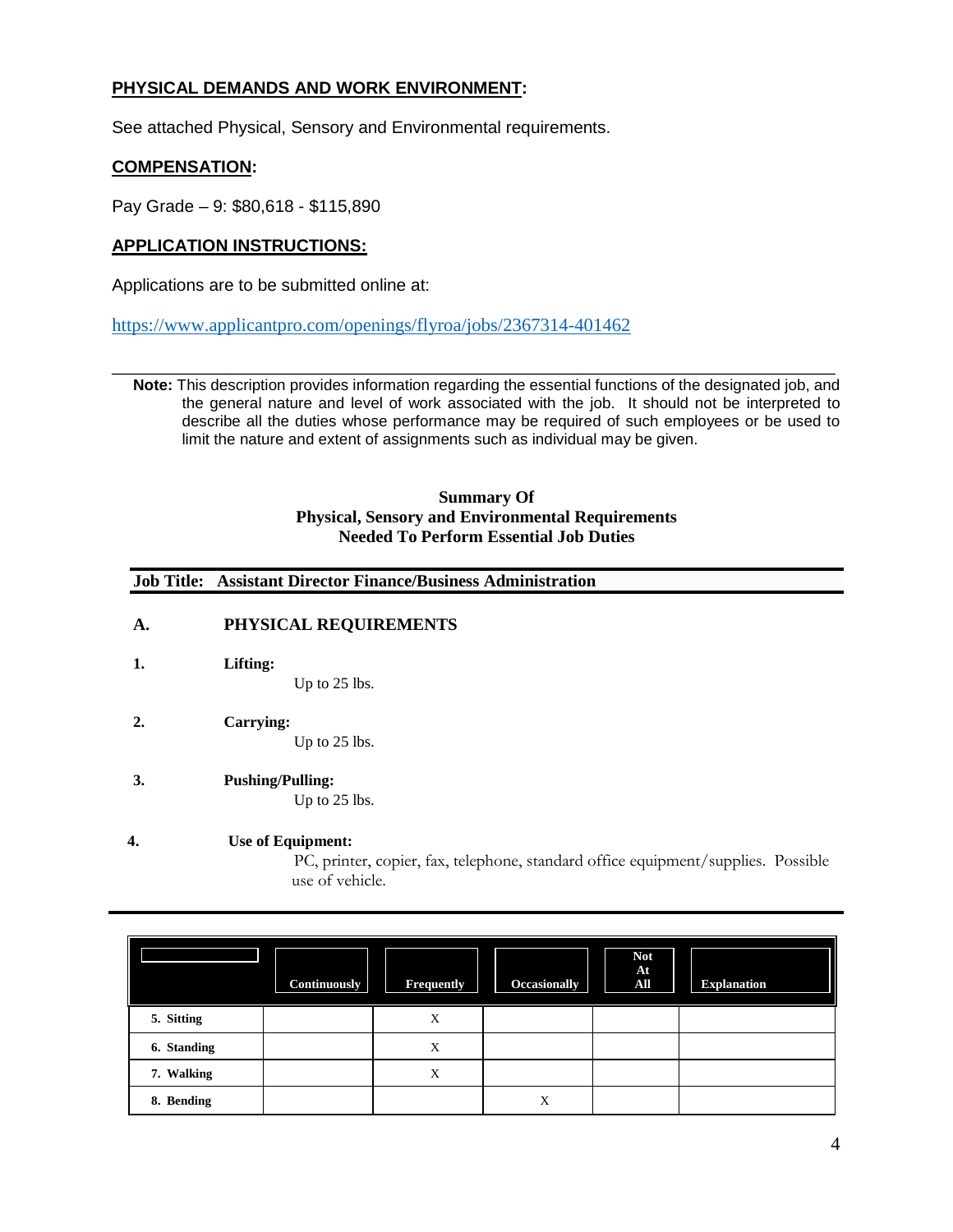| 9. Stooping                                                               |             | $\mathbf X$ |             |  |
|---------------------------------------------------------------------------|-------------|-------------|-------------|--|
| 10. Crawling                                                              |             |             | $\mathbf X$ |  |
| 11. Climbing                                                              |             |             | $\mathbf X$ |  |
| 12. Reaching<br><b>Above Head</b>                                         |             | X           |             |  |
| 13. Grasping<br>a. One hand.<br>b. Both hands.                            | $\mathbf X$ |             |             |  |
| <b>14. Fine</b><br><b>Manipulating:</b><br>a. One hand.<br>b. Both hands. | $\mathbf X$ |             |             |  |

# **B. ENVIRONMENTAL REQUIREMENTS**

|                                                                                        | Continuously | Frequently | <b>Occasionally</b> | <b>Not</b><br>At<br>All | <b>Explanation</b> |
|----------------------------------------------------------------------------------------|--------------|------------|---------------------|-------------------------|--------------------|
| 1. Exposure to marked<br>changes in temperature.                                       |              |            | $\mathbf X$         |                         |                    |
| 2. Outside Work                                                                        |              |            | $\mathbf X$         |                         |                    |
| 3. Exposure to dust,<br>fumes, odors,<br>water, etc.                                   |              |            | $\mathbf X$         |                         |                    |
| 4. Exposure to<br>biological,<br>mechanical,<br>electrical and/or<br>chemical hazards. |              |            |                     | X                       |                    |
| 5. Normal (inside)<br>environment.                                                     | $\mathbf X$  |            |                     |                         |                    |
| 6. Noise                                                                               |              | X          |                     |                         |                    |

# **C. SENSORY REQUIREMENTS**

| 1. Eyesight<br>Normal/Corrected<br>a.<br>Close eye work.<br>b.<br>Other<br>c.  | X<br>X | Necessary<br>Necessary<br>Necessary | X                 | Not Necessary<br>Not Necessary<br>Not Necessary | <b>Explanation</b><br>Color vision |
|--------------------------------------------------------------------------------|--------|-------------------------------------|-------------------|-------------------------------------------------|------------------------------------|
| 2. Hearing<br>a. Normal tones.<br>Soft tones.<br>b.<br>Other<br>$\mathbf{c}$ . | X<br>X | Necessary<br>Necessary<br>Necessary |                   | Not Necessary<br>Not Necessary<br>Not Necessary |                                    |
| 3. Distinguish Smells                                                          |        | Necessary                           | X                 | Not Necessary                                   |                                    |
| 4. Distinguish Temperatures<br>by:<br>Touch<br>a.<br>Proximity<br>b.           |        | Necessary<br>Necessary              | X<br>$\mathbf{x}$ | Not Necessary<br>Not Necessary                  |                                    |